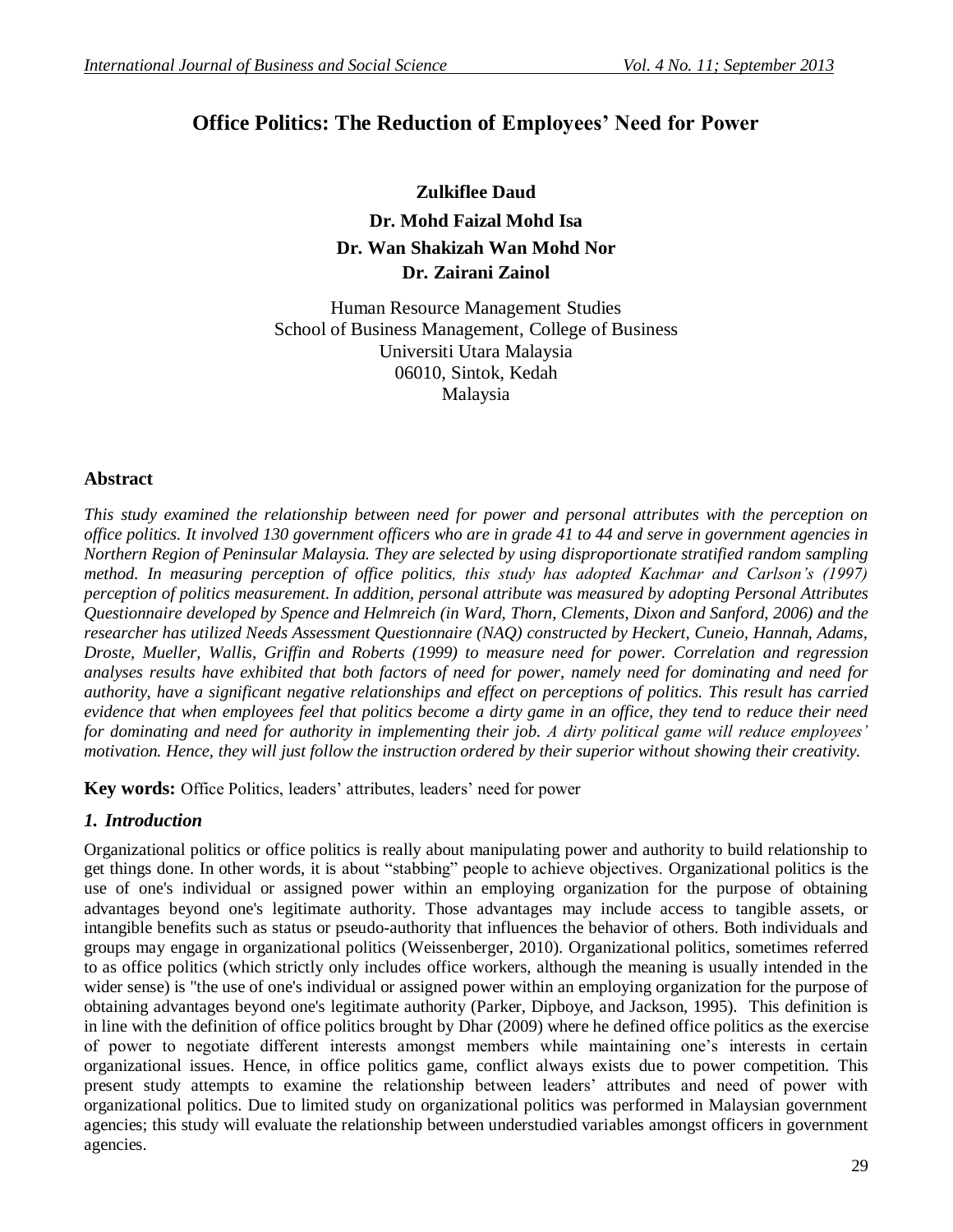# **1.1 Problem Statement**

Organizational politics is a major issue in today's organizational behavior because it involves individuals who manipulate their working relationships consumes time and resources for their own gain at the expense of the team or company. This situation causing problems for the individuals who work together, the end result can be far more devastating. Employees and managers who concentrate on the political aspects of work may have less time to pay attention their jobs. Study by Ferris and Kachmar (1992) has shown that perception of politics predicted job dissatisfaction among employees. This study has exhibited that negative influential between relationship with supervisor and organizational politics perception. Dhar (2009) has stated that organizational politics produced a threat on staff retention and work productivity.

In Malaysia, few cases that have been heard in Industrial Court were involving office politics. For example, in Ahmad Tajudin Ishak Vs Suruhanjaya Pelabuhan Pulau Pinang ([1997] 2 CLJ 225), the claimant claimed that his dismissal was in the basis of office politics where he argued that he has been discriminated. In the Pan Pacific Resort Pangkor Vs Raja Letchmi G Sundra Rajoo (Award 989 of 2008), the claimant has claimed that the General Manager has used his power to discredit her performance. In Dr Chandra Muzaffar Vs Universiti Malaya (Originating Summons No: R2-25-36-1999), the claimant has prosecuted that his contract was not renewed because of political reasons. As being exhibited by the judge in Puan Low Pak Chan Vs Hitachi High – Technologies IPC (M) Sdn. Bhd. (Award 1183 of 2009), that office politics may create employee's resistance, this study tends to examine the relationship between employees' need for power and their perceptions on organizational politics.

# **1.2 Significant of Study**

Power competition and manipulation become the essence in office politics. Organizational politics has been discussed literary in 1970's with a focus on aspects of power and bureaucracy (Drory and Romm, 1988). The practice of organizational politics can have an even more serious effect on major business processes such as strategy formation, budget setting, performance management, and leadership. This occurs because when individuals are playing organizational politics, it interferes with the information flow of a company. Information can be distorted, misdirected, or suppressed, in order to manipulate a situation for short term personal gain. Besides causing problems for the individuals who work together, the end result can be far more devastating. Employees and managers who must concentrate on the political aspects of work may have less time to pay attention their jobs. This translates into financial loss which may in turn translate into job loss. Kacmar, Bozeman, Carlson and Anthony (1999) exhibited that intent to turnover and job satisfactions were among the consequent outcomes from organizational politics. As most of the office political game occur in managerial level, thus, it becomes vital to study the relationship between leaders' attributes and need for power with office politics.

## *2. Literature Review*

## **2.1 Organizational politics**

It was indicated that in an organization, politicking activities in organization may create conflicts. The stress and social exchange perspectives are useful to understand reactions to perceptions of organizational politics (Chang Rosen, Levy, 2009). This is due to political behavior is a fact of life in organization and encompasses those activities that are not required as part of one's formal role in the organization. Factor analyses of data from an organizational climate survey performed by Parker, Dipboye and Jackson (1995) suggested that organizational politics is an important dimension of peoples' perception of the work environment.

As maintained by Chang Rosen, Levy (2009) perceptions of organizational politics had a stronger relationship with role conflict. The authors also revealed that perceptions of organizational politics have strong, positive relationship with strain and turnover intention and strong, negative relationships with job satisfaction and affective commitment. In particular, perceptions of organizational politics were associated with increased psychological strain, which associated directly with reduced performance, as well as indirectly with increased turnover intentions through reduce morale.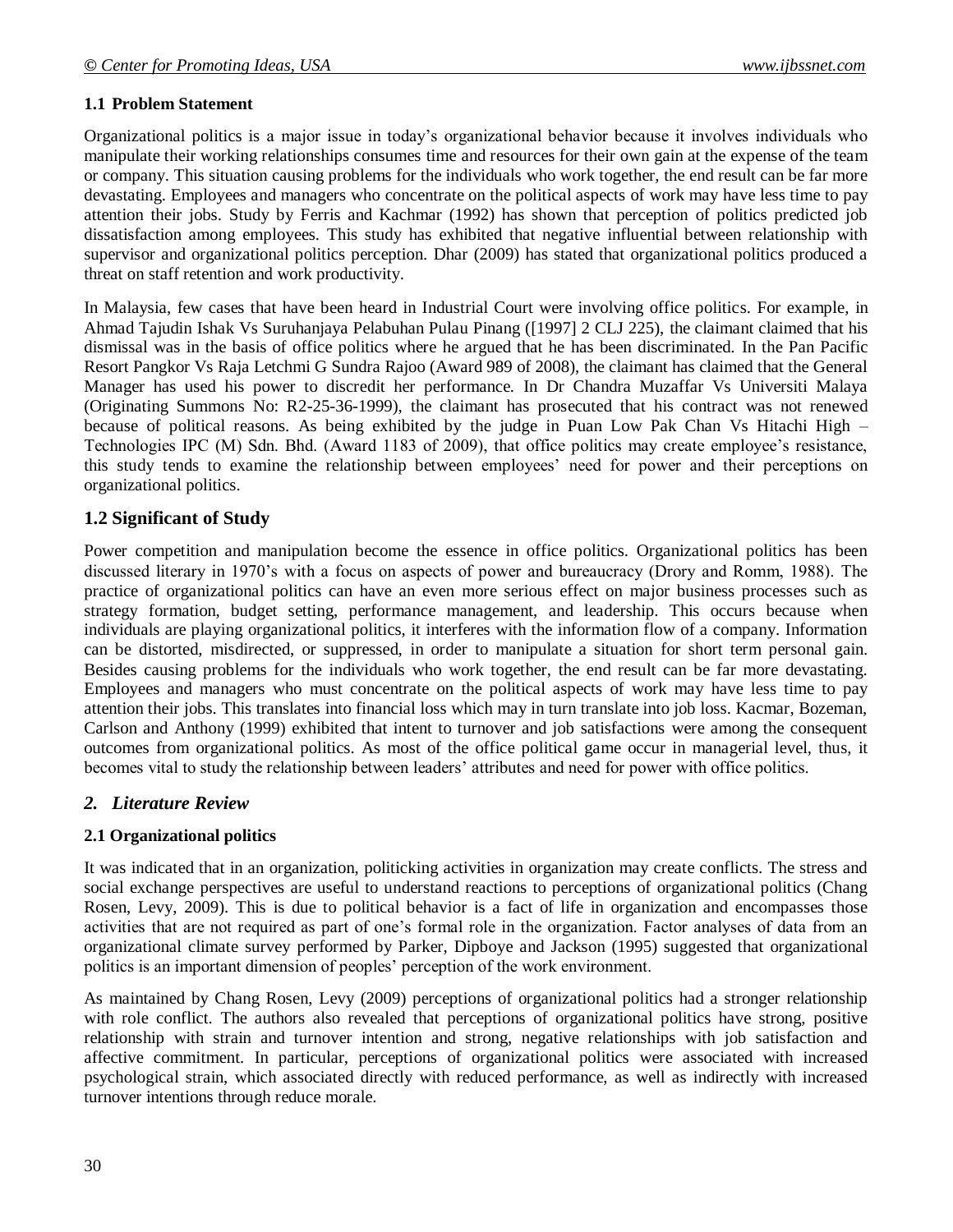## **2.2 Personal attribute**

Appropriate personal attributes amongst leader are important in managing their subordinates. By using Delphi method, a study on personal attributes needed by professionals has been conducted by Wakou, Keim and Williams (2003) listed seven important attributes ranked by professionals. These attributes were independent, strong ethic, bilingual, has persuasive ability, loyal, persistent and courageous. A study regarding affinities for personal attributes by Hartz, Watson and Noyes Jr. (2005) has found that a person's well-being is strongly influenced by the attributes of close associates such as family or close friends.

Spence and Helmreich (in Ward, Thorn, Clements, Dixon and Sanford, 2006) measuring personal attributes with three dimensions namely Masculinity (scale describe such traits as self-confidence and competitiveness), Femininity (scale items pertain to kindness and interpersonal warmth) and Masculinity-Femininity (scale has a mixture of masculinity and femininity).Studies regarding personal attributes have shown that in achieving particular objectives, individuals' personalities and their strategy to gain power will influence their attributes to control and influence other parties.

## **2.3 Need for power**

The need of power is more associated with leaders. As mentioned by McClelland and Boyatzis (1982), need of achievement was associated with lower level workers, while leaders are more involve with need for power which associated with influencing others. Need for power refers to the ability to influence others, defeating an opponent or competitor, winning and arguing or attaining a position of greater authority (Yulk, 1989). McClelland (1970) has divided need for power into two dimensions which are socialized power and personal power. Socialized power (including influencing others for the sake of organizational goals) is the characteristic of effective manager. On the other hand, personal power portrays personal dominance or aggression (Harrel and Stahl, 1981). Therefore, in utilizing politics in organization, employees will utilize or manipulate their power to win the competition among themselves.

## *3. Research Methodology*

This study is categorized as correlational study because it examined the relationship between leaders' attributes and need for power as independent variables with organizational politics as dependent variables. The total of 130 respondents has been selected by using proportionate stratified random sampling. Questionnaires were distributes to respondents to evaluate their perception on items that measured each variable. Instruments involved in this study were adopted from various sources. In measuring perception of politics (POPS), this study has adopted instrument constructed by Ferris and Kachmar (1994). Needs Assessment Questionnaire (NAQ) constructed by Heckert, Cuneio, Hannah, Adams, Droste, Mueller, Wallis, Griffin and Roberts (1999) have been used in examining need for power variable. This needs assessment tests explicit motivation that encompasses four type of motivation including need for achievement, need for affiliation, need for dominance (power) and need for autonomy.

According to this present study, only need for power items being considered to be used. To measure personal attribute, this study will adopt Personal Attributes Questionnaire developed by Spence and Helmreich (in Ward, Thorn, Clements, Dixon and Sanford, 2006). This measurement has three scale namely Masculinity (scale describe such traits as self-confidence and competitiveness), Femininity (scale items pertain to kindness and interpersonal warmth) and Masculinity-Femininity (scale has a mixture of masculinity and femininity). A pilot test is performed in order to examine the reliability of items consist in instruments used in this study. Table 1 indicates the Cronbach Alpha value for every variable.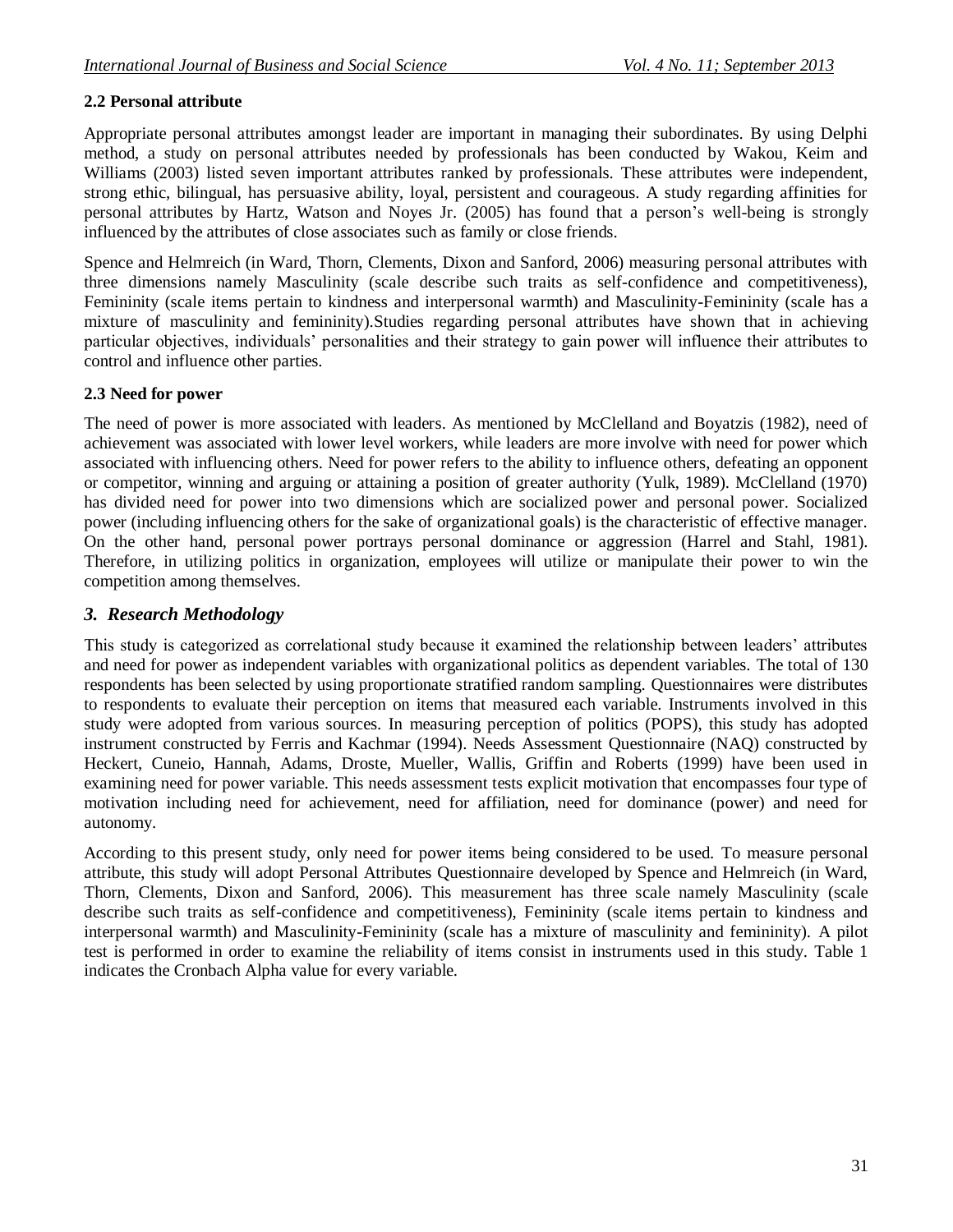| <b>Variables</b>                     | <b>Dimensions</b>                   | <b>No of Items</b> | Cronbach Alpha $(\alpha)$ |  |
|--------------------------------------|-------------------------------------|--------------------|---------------------------|--|
| <b>Perception of Politics (POPS)</b> | <b>General Political Behavior</b>   |                    |                           |  |
|                                      | Go ahead to get along<br>15<br>.609 |                    |                           |  |
|                                      | Pay and promotion policies          |                    |                           |  |
| <b>Need For Power</b>                | Need for authority                  |                    |                           |  |
|                                      | Need for dominating                 | 10                 | .728                      |  |
| <b>Personal attribute</b>            | Masculinity                         |                    |                           |  |
|                                      | Femininity                          | 24                 | .787                      |  |
|                                      | Masculinity-Femininity              |                    |                           |  |

## **Table 1: Reliability test results**

According to Sekaran (2003) all variables are considered reliable as the Cronbach Alpha values are exceeding .60. Before pursuing further analysis, this study executing data screening which involved normality, linearity and outliers tests. For normality test, examination of skewness and kurtosis is performed where both values must score ±1.96. Scree plot test is executed in determining linearity and this study performed multivariate outlier for outlier identification. To identify dimensions of each variable involve in this study, factor analysis is carried out. Number of factor will be determined by eigenvalue where factor with eigenvalue is equal or greater than 1 will be accepted. In identifying the relationship between variables understudied, correlation analysis has been performed. In this analysis, the value of correlation coefficient (r) is examined. The value range for correlation coefficient is from -1 to +1, with +1 indicates a perfect positive relation, 0 indicates no relationship, and -1 indicates a perfect negative or reverse relationship (Hair. Jr, et. al, 1998). Meyers, et. al (2006) have categorized correlation coefficient value of .5, .3 and .1 as large, moderate and small.

## **4. Data Analysis**

In data screening, the scree plots for all variables showing that they were linear. Normality test has exhibited that the skewness and kurtosis values for all variables falls within accepted value  $(\pm 1.96)$ . To indicate outliers, this present study has performed multivariate outlier test where Mahalonobis Distance Value has been used. In this test, the value of chi squared ( $\lambda = 18.467$ ) was referred. From this test, two cases have been eliminated from further analysis as these cases scored a  $\lambda$  value that greater than 18.467.

Factor analysis has been executed to determine total of dimensions consist in understudied variables of this study. Follow is the result from factor analysis by using varimax rotation.

| Factor                        | Dimensions          |             | KMO Value / Bartlett test   Reliability test (alpha value) |
|-------------------------------|---------------------|-------------|------------------------------------------------------------|
| Perception of Politics (POPS) | <b>POPS</b>         | .806 / .000 | .834                                                       |
| Need for Power                | Need for dominating | .764 / .000 | .734                                                       |
|                               | Need for authority  |             | .738                                                       |
| Personal Attribute            | Femininity          | .778 / .000 | .919                                                       |
|                               | Masculinity         |             | .768                                                       |

#### **Table 2 : Factor Analysis Result**

#### **4.1 The Effect of Need for Power and Personal Attribute on the Perceptions of Office Politics**

In Correlation analysis has been performed in examining the relationship between variables understudied. Table 3 exhibits that only dimensions for need for power, namely, need for authority and need for dominating are significantly related with perception of politics at  $\rho \leq 0.05$ .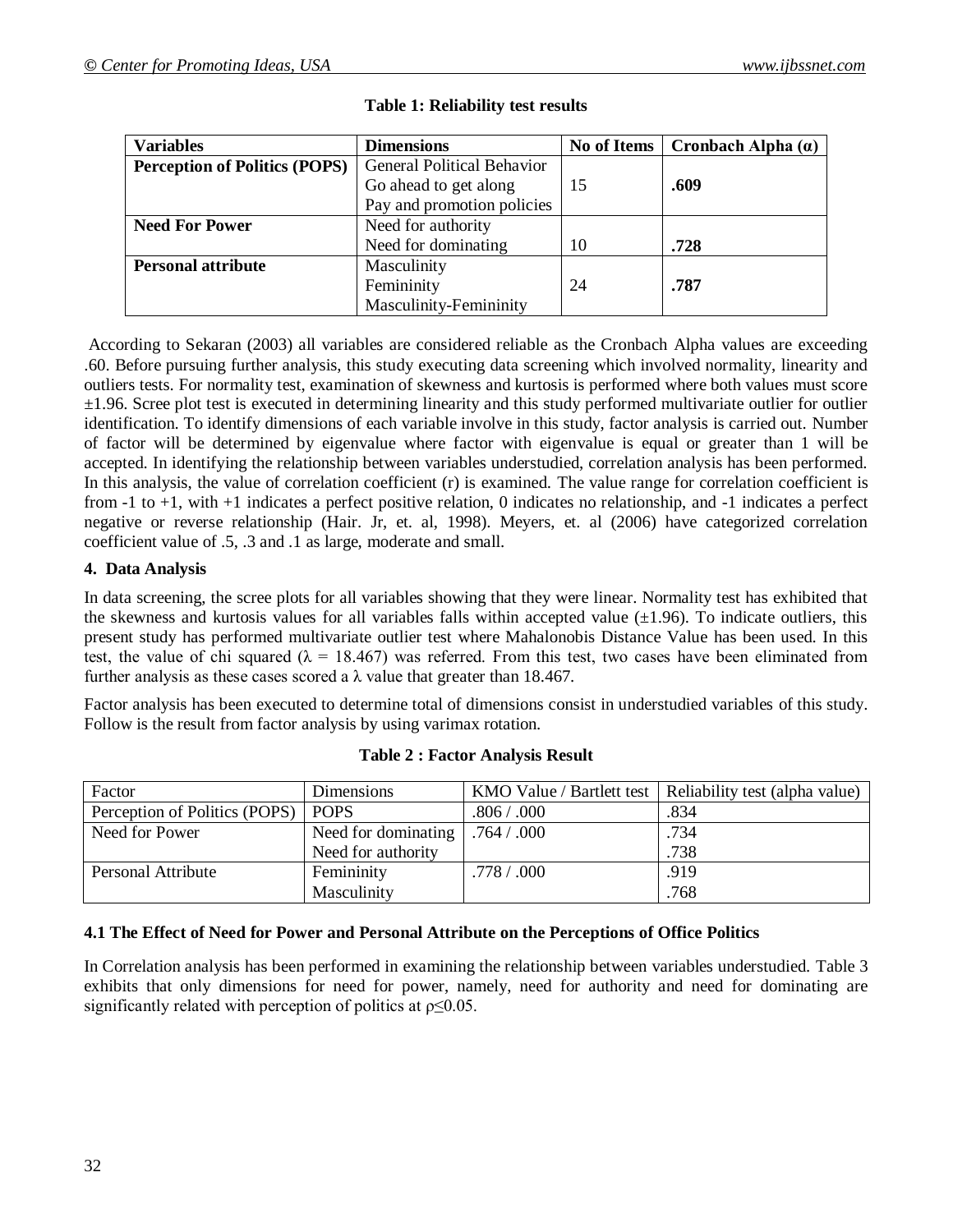| <b>Correlations</b> |  |
|---------------------|--|
|                     |  |

### **Table 3 : Correlation Analysis Result**

|                           |            | Need_for_authority [Need_for_dominating Attribute_Female   Attribute Male |       |      |
|---------------------------|------------|---------------------------------------------------------------------------|-------|------|
| Perception of Pearson     | $-.298$ ** | $-185**$                                                                  | -.056 | .002 |
| _politics<br>Correlation  |            |                                                                           |       |      |
| Sig. $(2$ -tailed) $.003$ |            | .024                                                                      | .578  | .981 |
|                           | 128        | 128                                                                       | 128   | 128  |

Correlation is significant at the 0.05 level (2-tailed).

In examining the effect of need for power and employees' attribute on the perceptions of office politics, regression analysis has been executed. As what being determined by correlation analysis, in regression analysis, the result also showing that both dimensions for need for power, namely need for authority and need for dominate, were significantly and negatively influenced the perception of politics. Table 4 shows the result of regression analysis.

|                         | Dependent variable               |
|-------------------------|----------------------------------|
|                         | <b>Usage (Standardized Beta)</b> |
| Need_for_authority      | $-.354*$                         |
| Need_for_dominate       | $-.232*$                         |
| Attribute Female        | .020                             |
| Attribute_Male          | .215                             |
| F value = $F(8,92)$     | 8.120*                           |
| $\mathbf{R}^2$          | 0.167                            |
| Adjusted $\mathbf{R}^2$ | 0.094                            |
| <b>Durbin-Watson</b>    | 2.114                            |

#### **Table 4: Coefficients Table for Perceptions of Politics**

 $*$  p<0.05 a Dependent Variable: Perceptions of Politics

# *5. Discussion and Conclusion*

An organizational politics must be seen as a positive agenda where politics must be used by superior to gain power to influence and control subordinates to execute tasks ethically. Without politics (manipulation of power), officers cannot get a support from their employees in executing works. Therefore, organizational politics must be performed wisely in order to create a harmonious industrial relations environment and to eliminate worker's discrimination. Political game in organization may affect the performance of employees (Parker, Dipboye, Jackson, 1995; Robbins, 2001). Understanding the effect of organizational politics is essential to create the harmonious industrial relation in organization. Studies by Salem and David (2011) and Dhar (2011) have inculcate demographic factors such as gender and employment tenure in their study regarding organizational politics, thus, this present study extents the testing of educational level as one of demographic factor on the perception of organizational politics.

This present study involved government officers who are categorized as middle management officers because, as maintain by Drory (1993), employees in supervisory positions normally enjoy greater authority and autonomy, more formal power and greater opportunities to have influence on higher organizational levels. This present research involved 130 respondents from government agencies. 42 respondents or 40.78% experienced with office politics and majority of them hold a bachelor degree. Besides, all officers who hold master degree have experiencing office politics. This finding shows that level of education may influence the perception of politics in organization. Employees' perception on organizational politics will become higher as they have higher level of academic.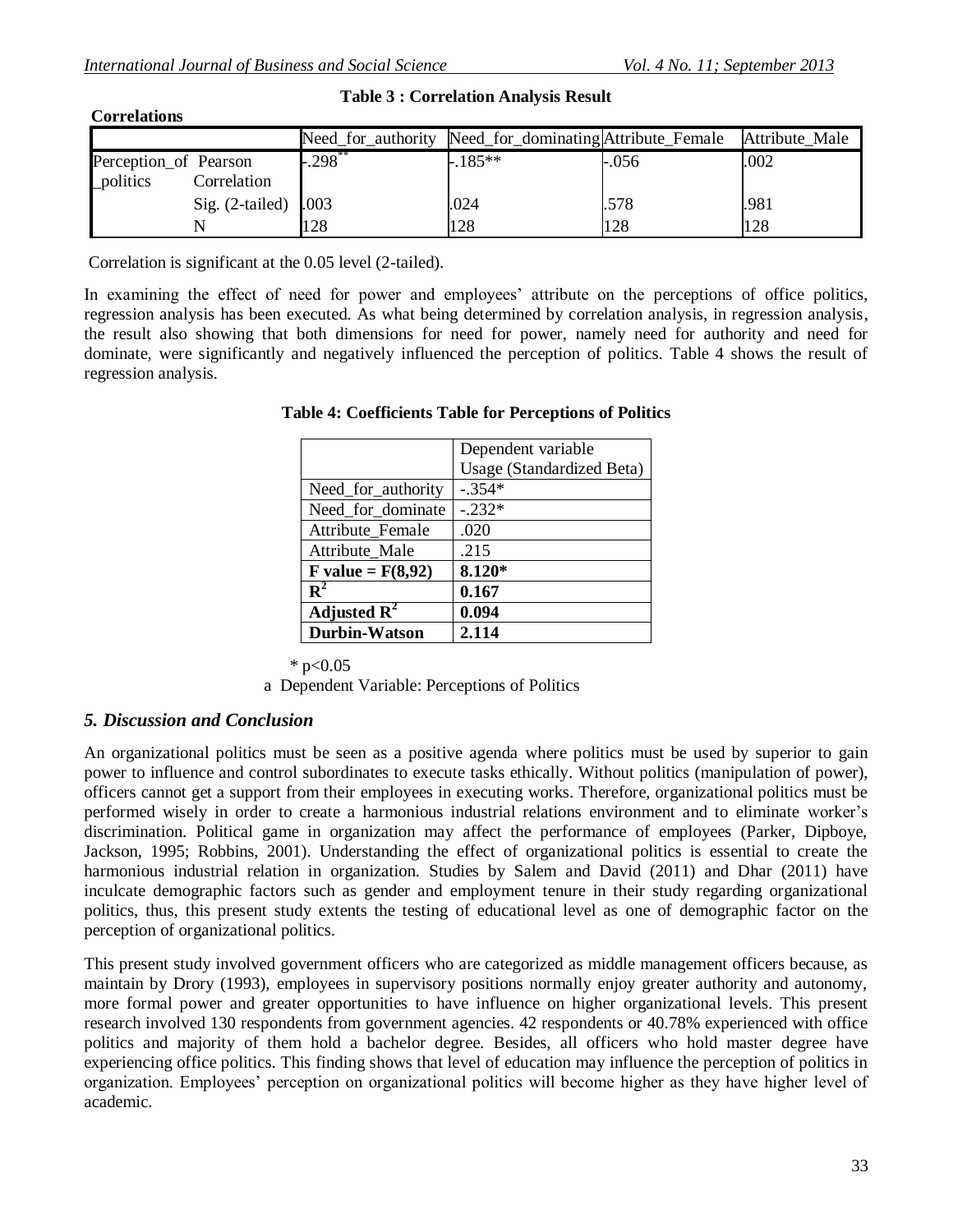This is because the employees with higher education alert and know about their employment rights and they will always demand for their rights being fulfilled. If they feel that they were treated with unjust treatment, they will feel that they were politically framed. Drory (1993) has concluded that the organizational politics often involve both winners and losers in a struggle for organizational advantages. It may bring benefit for some organization members, while being detrimental to others. This study has extracted need for authority and need for dominating as the dimensions for need for power. These dimensions were parallel with dimensions suggested by McClelland (1970) even though he has used different names.

According to him the two dimensions for need for power including socialized power (influencing others for the sake of organizational goals) which portray need for authorize and personal power (personal dominance) which defines need for dominating. Result from multiple regression analysis indicated that both dimensions of need for power were significantly affect the perception of politics at  $\rho \le 0.05$ . The direction of this effect is negative. This brings a meaning that when the officers feel that politics become the culture in managing works, they will reduce their authority and dominate power. They will reduce their trust with their superior and reaching the "at least the job done" objective. Meaning that, they will do as what been ordered by their superior without showing their full commitment in enhancing the quality of the tasks assigned to them. As maintained by McClelland and Burnham (1976), need for power determined high morale amongst leaders. Unfortunately, the existing of organizational politics will create negative behavior for example reducing the OCB (Parker, Dipboye and Jackson, 1995) and jeopardizing relationship (Chang, Rosen and Levy, 2009).

Hence, the first hypothesis is supported. The negative effect of need for power on the perceptions of politics will reduce the intention of officers in showing their talent in implementing tasks given to them which may reduce their performance that will direct to reducing their desire for promotion. This has been highlighted by Chang, Rosen and Levy (2009), perceptions of organizational politics were associated with increased psychological strain, which associated directly with reduced performance, as well as indirectly with increased turnover intentions through reduce morale. Sogra, Shahid and Najibullah (2009) concluded in their study on politics in performance appraisal that employees' job satisfaction and commitment will reduce when they feel that their performance appraisal was politicized and resulted a punishment. Hence, they suggest that supervisors must not manipulate their power in terms of managing subordinates.

The negative effect result of need for power on organizational politics is in line with the previous studies. Drory (1993) exhibited that the perception of political climate enhancing employees' negative attitudes; Ehigie, Kolade and Afolabi (2006) have found that need for power has a negative relationship with leaders' concern with citizenship well being; and Parker, Dipboye and Jackson (1995) listed the negative behaviors that may shown by employees in political environment such as having lower overall satisfaction, believing that the organization does not value high work standards, challenging work and integrity, evaluating senior management as ineffective, perceiving that the organization does not support innovation and believing that employees are not loyal to the organization.

The result from this study showed that when employees perceived that office politics occurring in their organization, they will reduce their power and they will just follow the direction made by their superior. This phenomenon will direct to reduction of creativity and innovative thinking amongst employees (Dhar, 2009). In organizational politics, manipulation of power is exercised where parties will compete for power by playing the politicking game. To those who don't have good tactics will lost the game and may be jeopardizing his position in organization. Hence, he might be discriminated. This situation will reduce employees' motivation and morale (Chang, Rosen and Levy, 2009).